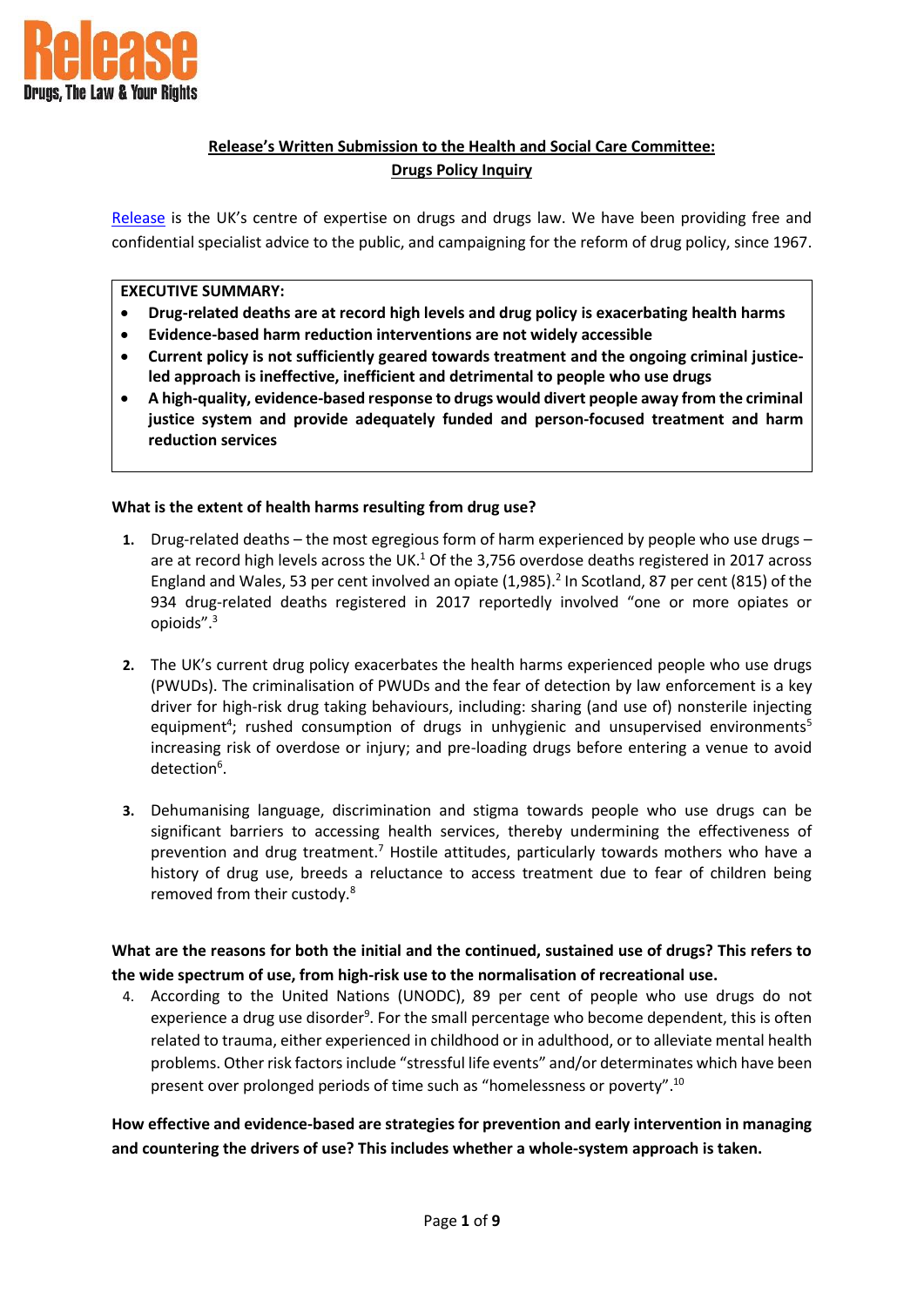

5. The Advisory Council on the Misuse of Drugs (ACMD) has identified that childhood experiences can have a significant impact on "the development of substance-related harms" and leads to poorer health and social outcomes in adult life<sup>11</sup>, underscoring the significance of primary prevention and trauma-informed care. Release supports a whole-system approach, as outlined by the ACMD, of trauma-informed service and "routine screening for Adverse Childhood Experiences (ACEs) in primary and secondary care".<sup>12</sup> As such, the primary purpose of prevention should focus on reducing problematic use or dependency. Strategies for early intervention also need to prioritise safety by highlighting the risks associated with drug use, alongside information to reduce such risks.

### **How effective and evidence-based is treatment provision? This refers to both healthcare services and wider agencies, and the extent to which joined-up care pathways operate.**

- 6. Release is concerned that, in the context of reduced funding and a recovery-oriented Drug Strategy, evidence-based harm reduction interventions are not widely accessible for PWUDs, effectively failing to protect people from premature mortality. Public Health England reported that "The majority of opiate misuse deaths in the past five years occurred in those who were not identified as being in and had not recently been in community drug treatment"<sup>13</sup>. Release has serious concerns that one driver behind this is Government policy, significant cuts to treatment budgets and the quality of treatment in the UK, as detailed below.
- 7. Net expenditure on adult drug and alcohol services has decreased by 19 per cent in real terms between 2014/15 and 2018/19, with further cuts predicted until 2020 when the ring-fenced Public Health Grant for local authorities is due to expire.<sup>14</sup> These cuts are a "false economy"<sup>15</sup> -Public Health England estimates that for every £1 invested in drug treatment there is a £4 social return.<sup>16</sup> An efficient drug policy, which prioritised health, would divert resources away from drug law enforcement and back into drug treatment and harm reduction for PWUDs.
- 8. By promoting a "recovery agenda" which defined abstinence as the key outcome<sup>17</sup>, the Drug Strategy 2017 ignored evidence that Opioid Substitution Therapy (OST) – including long-term OST – is a protective factor against premature mortality<sup>18</sup>. Under this agenda, the effectiveness of OST for people who use opioids is being jeopardised by poor practice, such as sub-optimal dosing and duration<sup>19</sup> or over-supervision. The UK guidelines on clinical management of 'drug misuse and dependence' advises:

*"More stable service users, who do not have a clinical need for such frequent attendance, can be over-treated or over-supervised. This can have a detrimental effect on their ability to return to, or sustain, a more conventional or stable lifestyle.*  [...] It is important, therefore, that attendance requirements are not arbitrary and *that they respect individual circumstances".<sup>20</sup>*

Contrary to clinical guidelines, and often without considering a patient's individual circumstances or clinical needs, OST patients are often made to pick up their OST prescriptions daily and consume their prescription under the supervision of a medical professional. Release has supported a number of clients that have been put onto daily pick-ups and supervised consumption of OST for lengthy periods for no clinical reason; many of these clients experienced detrimental impacts from this, such as having to take time off work or bring their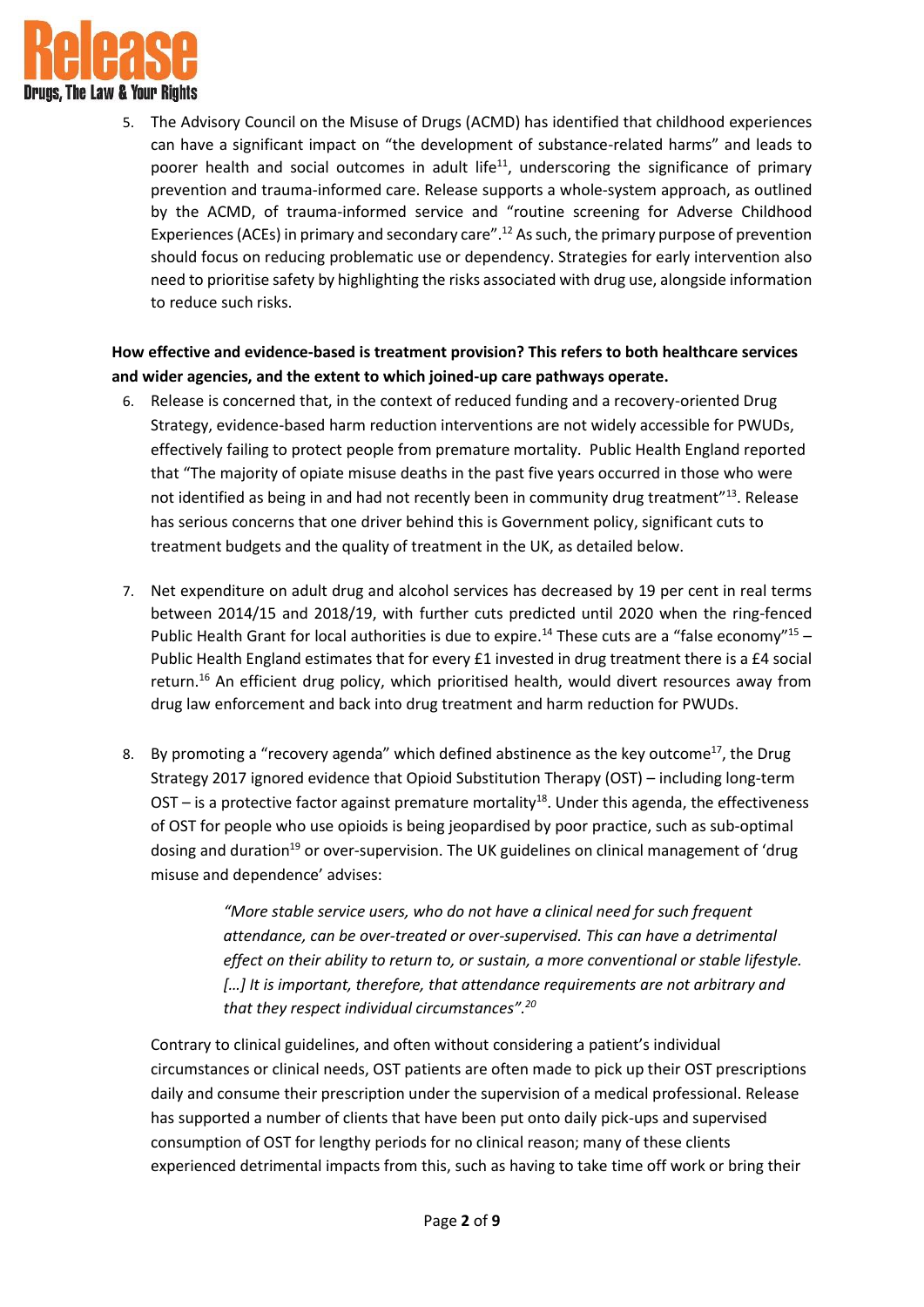

**.** 

children to the pharmacy every morning, in order to adhere to their prescription. Previous evidence indicated that supervised consumption of methadone reduced methadone-related deaths in England and Scotland.<sup>21</sup> However, more recent evidence suggests that "a longer period or high frequency of supervision may be less effective in retaining patients in treatment"<sup>22</sup>. Moreover, a recent Cochrane review concluded that there was insufficient evidence that supervised dosing of OST was effective at preventing diversion, reducing opioid use, and retaining people in treatment.<sup>23</sup>

- 9. Research undertaken by Release found that the amount of take-home naloxone an inexpensive lifesaving medication that reverses the effects of an opioid overdose – given out in England is wholly insufficient and it is not reaching those who most need it.<sup>124</sup> Given that more than half of the drug poisoning deaths registered in 2017 across England involved an opiate<sup>25</sup>, it is crucial that THN is easily accessible and widely available to people likely to experience or witness an opioid overdose.
- 10. Although Heroin Assisted Treatment (HAT) is supported by the Government, as stated in the Modern Crime Prevention Strategy<sup>26</sup>, its availability is extremely limited. There are an estimated forty-six doctors in England licensed to prescribe HAT. <sup>ii 27</sup> Further, the Home Office estimates that only 280 people are receiving HAT in England. Release is also currently advocating for a number of patients who, despite having been on HAT for over 20 years – many of whom are in employment – have been informed their HAT will be stopped due to policy rather than individual clinical reasons. Studies have consistently found higher adherence to HAT, compared to other forms of OST, as well as reduced use of illicit 'street' heroin, and criminal behaviour, among people for whom other opioid substitutes have not been effective.<sup>28</sup> Release supports the ACMD's recommendation of a national centrally funded HAT programme.<sup>29</sup>
- 11. Needle and Syringe Programmes (NSPs) are clearly effective at reducing high-risk injecting behaviour and blood-borne virus (BBV) infection among people who inject drugs (PWIDs), thereby reducing the prevalence of BBVs and associated costs<sup>30</sup> to wider society.<sup>31</sup> While Scotland, Wales and Northern Ireland all report to the European Monitoring Centre on Drugs and Drug Addiction (EMCDDA) on NSP coverage, England does not. As such, it is not possible to monitor the coverage of this vital harm reduction intervention for PWIDs.
- 12. Drug Consumption Rooms (DCRs) effectively reduce risk of overdose and BBV infections among PWUDs, public injecting and drug-related litter.<sup>32</sup> Additionally, DCRs facilitate access to treatment and healthcare services for PWUDs, including for marginalised groups that would not otherwise have come into contact with such services. Despite the well-established benefits of DCRs, and in spite of the clear need expressed in Glasgow following a localised HIV outbreak

<sup>i</sup> Only 16 per cent of people who use opiates were given a THN kit in 2017/18 and only 51 per cent of the prisons in England had a THN programme in place.

ii Evidence from the Select Committee on Home Affairs, stated: "Of 164 doctors on the Home Office list [i.e. licensed to prescribe HAT], thirty-two had moved away from the address held and could not be traced. Fortyone on the list reported that they did not, in fact, hold a licence. Seventy reported they currently held a licence, of which only forty-six were currently using it to prescribe"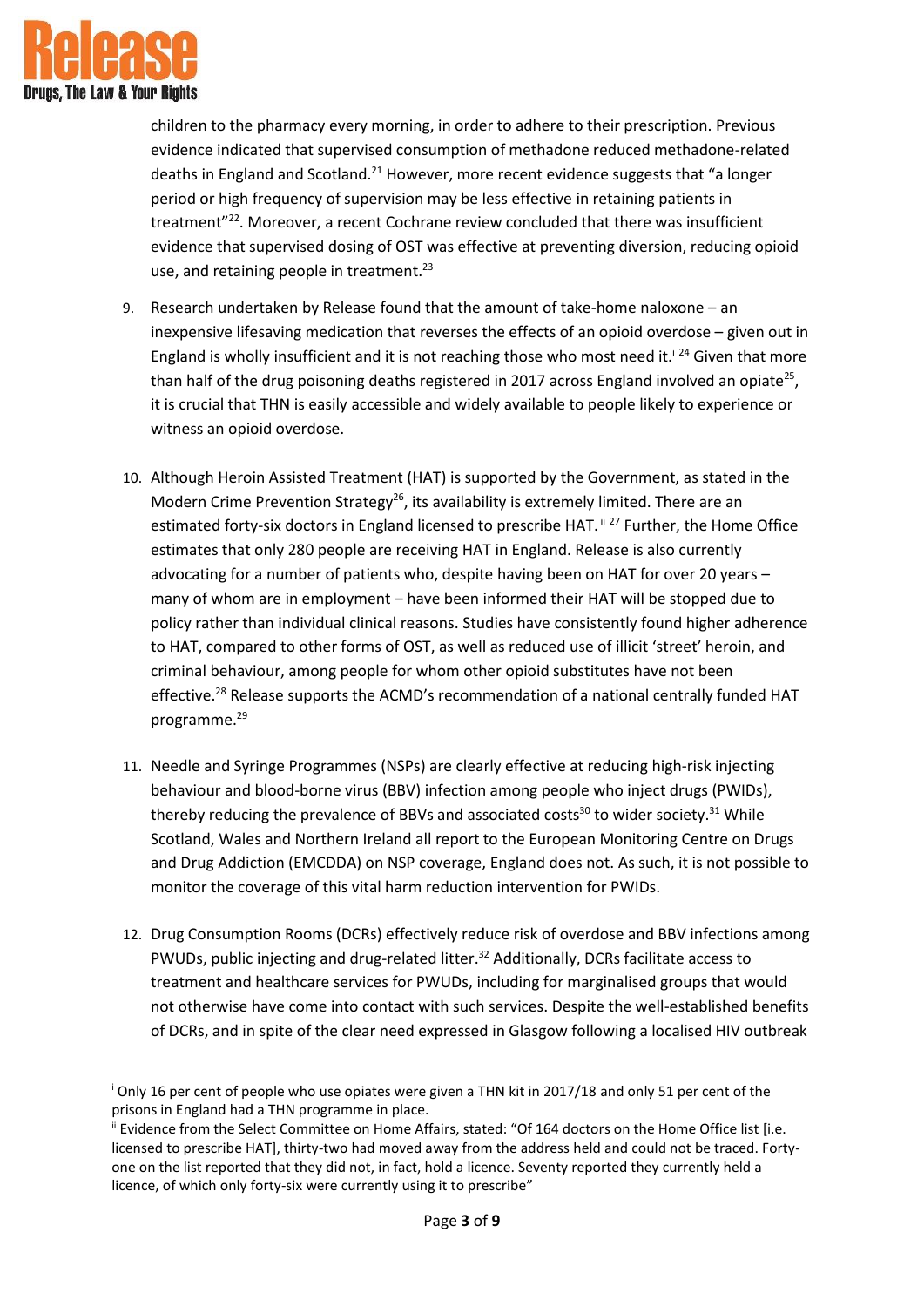

and high incidence of public injecting and drug-related litter<sup>33</sup>, the government continues to prevent efforts to implement a DCR in the UK on the grounds of the law.<sup>34</sup> However, many of the legal issues that are raised in relation to DCRs are already managed and tolerated in relation to drug checking<sup>35</sup> and NSPs<sup>36</sup>.

13. Equally, it is worrying that drug services are reportedly relying on unpaid volunteers and mutual aid groups to cut costs, at the expense of high-quality and evidence-based treatment provision. The ACMD reported on the inclusion of "recovery-oriented requirements", such as "promotion of mutual aid" being included in many new contracts", as well as an "'over reliance' on volunteers, who seemed to provide the majority of the 'recovery-based' work in some areas".<sup>37</sup> We are particularly concerned about the lack of oversight over treatment agencies referring clients to mutual aid groups without consideration of safeguarding for what can be a vulnerable population. In addition, there are specific issues faced by women and people of colour and services are failing to ensure that the treatment provided meets their specific needs.<sup>38</sup> A recent report found that "only around half of all local authority areas in England (n=74, 49.0%) and five unitary authorities in Wales (22.7% of all authorities in Wales) are home to localised support specifically for women", most of which is single sex groups in generic drug services<sup>39</sup>. Release has heard reports of mixed gender groups where women are expected to discuss their trauma, which has often resulted from sexual abuse including rape; this can be re-traumatising and result in less women wanting to access services.

# **Is policy is sufficiently geared towards treatment? This includes the extent to which health is prioritised, in the context of the Government's criminal justice-led approach.**

- 14. While it is clear that current policy is not sufficiently geared towards treatment, it is also increasingly apparent that the pursuit of a criminal justice-led approach is fundamentally flawed. A major problem with the Government's drug policy in that 'success' is measured by the prevalence of drug use rather than drug-related harms – at a time when drug related deaths are at an all-time high, this is shocking indictment of the current strategy.
- 15. UK drug policy is ineffective, as it fails in its own aim to deter use and to supress the drugs market. The notion that tough sanctions reduce drug use has been debunked by many academics<sup>40</sup>, experts<sup>41</sup> and even the Home Office itself. A 2014 Home Office report, which compared the legal framework of 14 countries, concluded that there was not "any obvious relationship between the toughness of a country's enforcement against drug possession, and levels of drug use in that country".<sup>42</sup> Despite evidence that tough sanctions are ineffective at reducing drug use, and that Class A drug use had remained stable over the last decade, the Home Office continues to push the rhetoric that 'drug policy is working, drug use is falling'. Moreover, the Home Office's own evaluation of the 2010 Drug Strategy found that drug law enforcement efforts have 'little impact on the availability of drugs' and describes the market as 'resilient'.<sup>43</sup>
- 16. The ongoing criminal justice-led approach to drug policy isinefficient, the UK spent an estimated £1.6 billion on drug law enforcement<sup>44</sup> in 2014/15 alone, without any evidence that this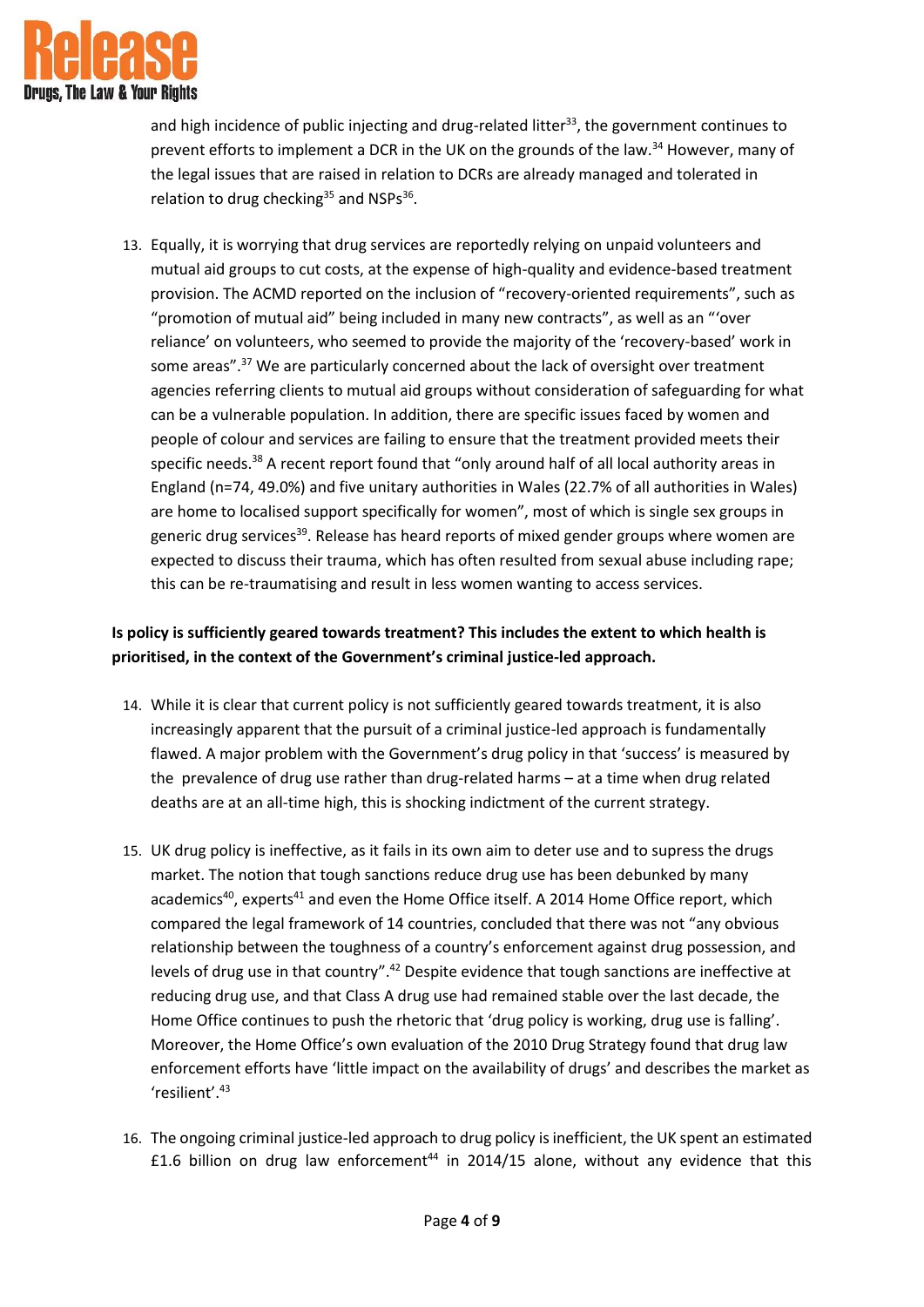

approach was effective. In comparison, the ever shrinking expenditure on adult drug and alcohol treatment in England was £640 million in 2018/19. <sup>45</sup>

17. Lastly, current drug policy is detrimental to PWUDs. The 2010 Drug Strategy evaluation identified many negative consequences of drug law enforcement, including increased violence within the market and the detrimental impact for individuals who come into contact with the criminal justice system.<sup>46</sup> Criminalisation creates a risky environment where if someone is at the scene of an overdose or a crime, and they have used or are in possession of drugs, they are less likely to contact the police.<sup>47</sup> The deleterious effect on health resulting from the criminalisation of PWUDs has been recognised by the United Nations, who have recommended that Member States' review and repeal "punitive laws that have been proven to have negative health outcomes and that counter established public health evidence"<sup>48</sup>.

### **What would a high-quality, evidence-based response to drugs look like?**

- 18. To be clear, a high-quality, evidence-based response to drugs cannot be achieve under the current drug policy. The evidence we have highlighted above demonstrates that the ongoing criminalisation of PWUDs is ineffective, inefficient, and detrimental. Please refer to paragraphs 22 – 25 below, which outline the international evidence in favour of decriminalising personal use offences.
- 19. What we are currently witnessing in the UK is police leadership on the issue of drug policy, as police diversion schemes are operating in the absence of political leadership on this vital issue. Schemes in Durham and Avon & Somerset constabularies divert people caught in possession of drugs (Durham has extended their programme to include supply offences where the person is dependent on controlled drugs), both schemes have recorded reduce reoffending rates, as well as positive health and social outcomes for those diverted.<sup>49 50</sup>
- 20. The most significant obstacle to delivering high-quality and evidence-based drug services is the devastating cuts to drug services across the country. In its review of commissioning, the ACMD rightly concluded that "the quality and effectiveness of drug misuse treatment is being compromised by under-resourcing"<sup>51</sup>. A high-quality, evidence-based response to drugs therefore requires central government to re-invest in, and at the very least mandate, drug services to ensure that they are adequately funded.
- 21. In our view, high-quality service provision for PWUDS is evidence-based and person-focused, meaning people are treated with the respect and autonomy that they deserve. For example, person-focused OST provision would limit the use of supervised consumption and daily pickups, in line with clinical guidelines and recent evidence. Person-focused service provision also puts service user voices at the forefront (by providing adequate resources for service user involvement), integrates harm reduction and low-threshold access to services, and prioritises health over criminal justice outcomes.

# **What responses to drugs internationally stand out as particularly innovative and / or relevant, and what evidence is there of impact in these cases?**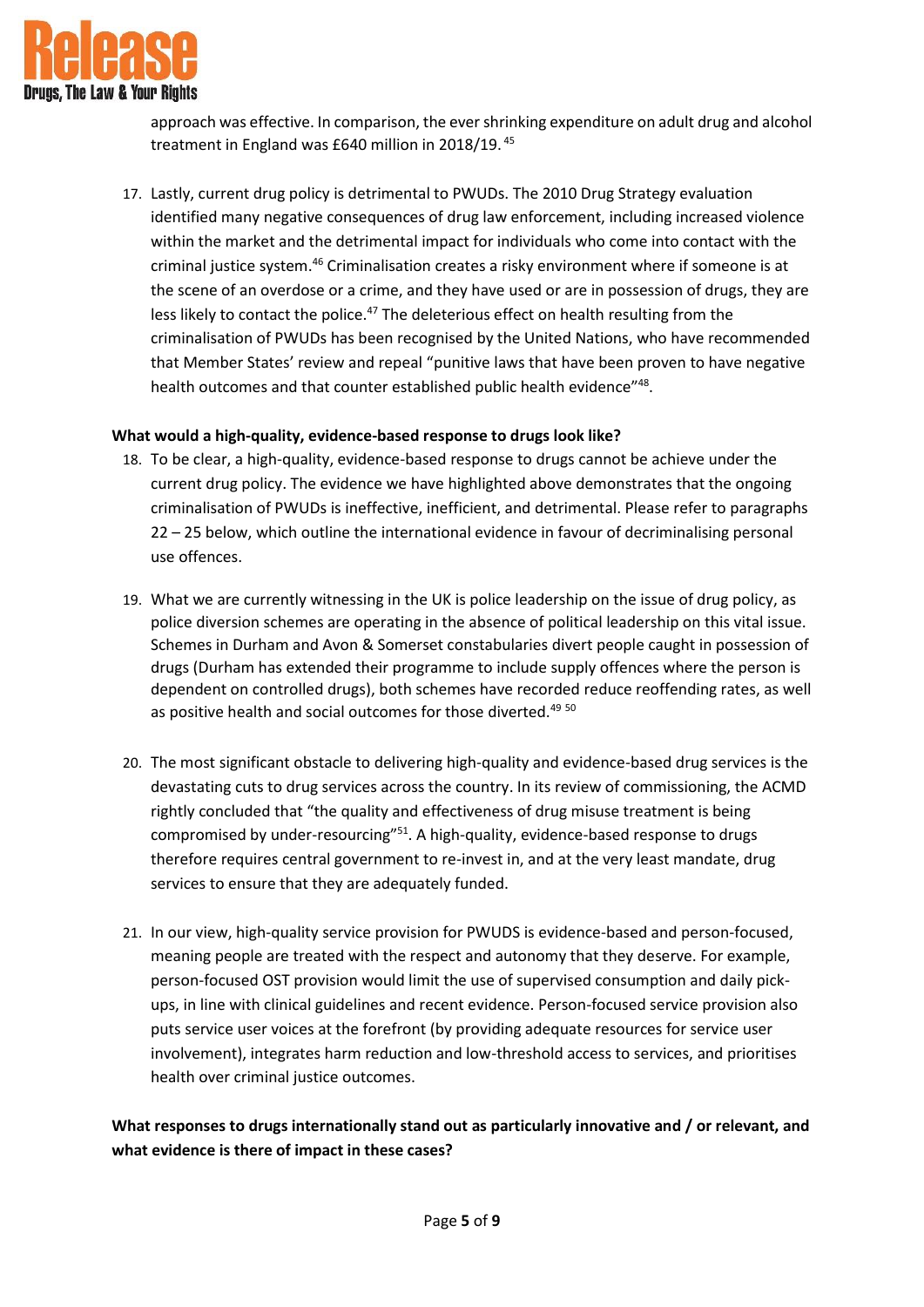

- 22. Release advocates for the ending of criminal sanctions for personal use offences, known as decriminalisation, in recognition that the evidence from other countries demonstrates that better health outcomes can be achieved. Research undertaken by the organisation looked at 25 countries across the globe that had decriminalised personal use and possession of drugs and found ending criminal sanctions for such activities did not lead to an increase in consumption of controlled drugs.<sup>52</sup>
- 23. The Czech Republic decriminalised possession of all illicit drugs in 2010. One influencing factor was a cost-benefit analysis of Czech drugs legislation in 2002 that was undertaken by the National Drug Commission. After a two-year evaluation research found that penalisation of controlled drugs had: not affected availability; prevalence increased; there were higher rates of initiation of drug use amongst young people; and social costs increased significantly.<sup>53</sup>
- 24. Portugal abolished criminal sanctions for possession of drugs in 2001; instead people caught in possession are referred to a dissuasion committee to see whether they need help to address their substance use. At the same time the Portuguese government invested heavily in harm reduction initiatives, treatment and prevention, which had a profound effect. It is worth noting that the drug-related death rate in Portugal is 4 per million of the population<sup>54</sup>, compared to 70 deaths per million in the UK $^{55}$ . Other positive outcomes have included: a decrease in problematic use; a 40% reduction in injecting drug use; increased treatment engagement; and significant falls in HIV and TB transmission rates.<sup>56</sup> In addition there was a 18% decrease in the social costs of drug use in the first 10 years of decriminalisation.<sup>57</sup>
- 25. The rate of drug-related deaths is 19 per million in the Netherlands, 13 per million in Spain, 4 per million in the Czech Republic, 7 per million in Italy, and 24 per million in Germany.<sup>58</sup> While the lower rates of drug-related deaths in these countries will not necessarily stem from the legal framework, it is nonetheless noteworthy that all of these countries have ended criminal sanctions for drug possession offences under various models of decriminalisation. Arguably, better health outcomes can be achieved when drug dependency is viewed through the lens of public health rather than criminal justice.

#### **RECOMMENDATIONS:**

- 26. **Release would respectfully recommend that the Committee consider the evidence for decriminalisation of personal use offences, including possession, and make a recommendation that the UK government adopt this approach**.
- **27. Central government needs to re-invest in, and mandate, drug treatment and harm reduction services, to ensure that they are adequately funded and able to deliver highquality and evidence-based treatment. This means a person-focused treatment system, which is gender and race appropriate, and delivered in line with national clinical guidelines.**
- 28. **Harm reduction interventions need to be urgently developed and expanded to protect PWUDs from premature mortality, such as by monitoring NSP coverage in England, scaling up naloxone distribution, securing central funding for HAT, and ceasing efforts to block the introduction of a DCR.**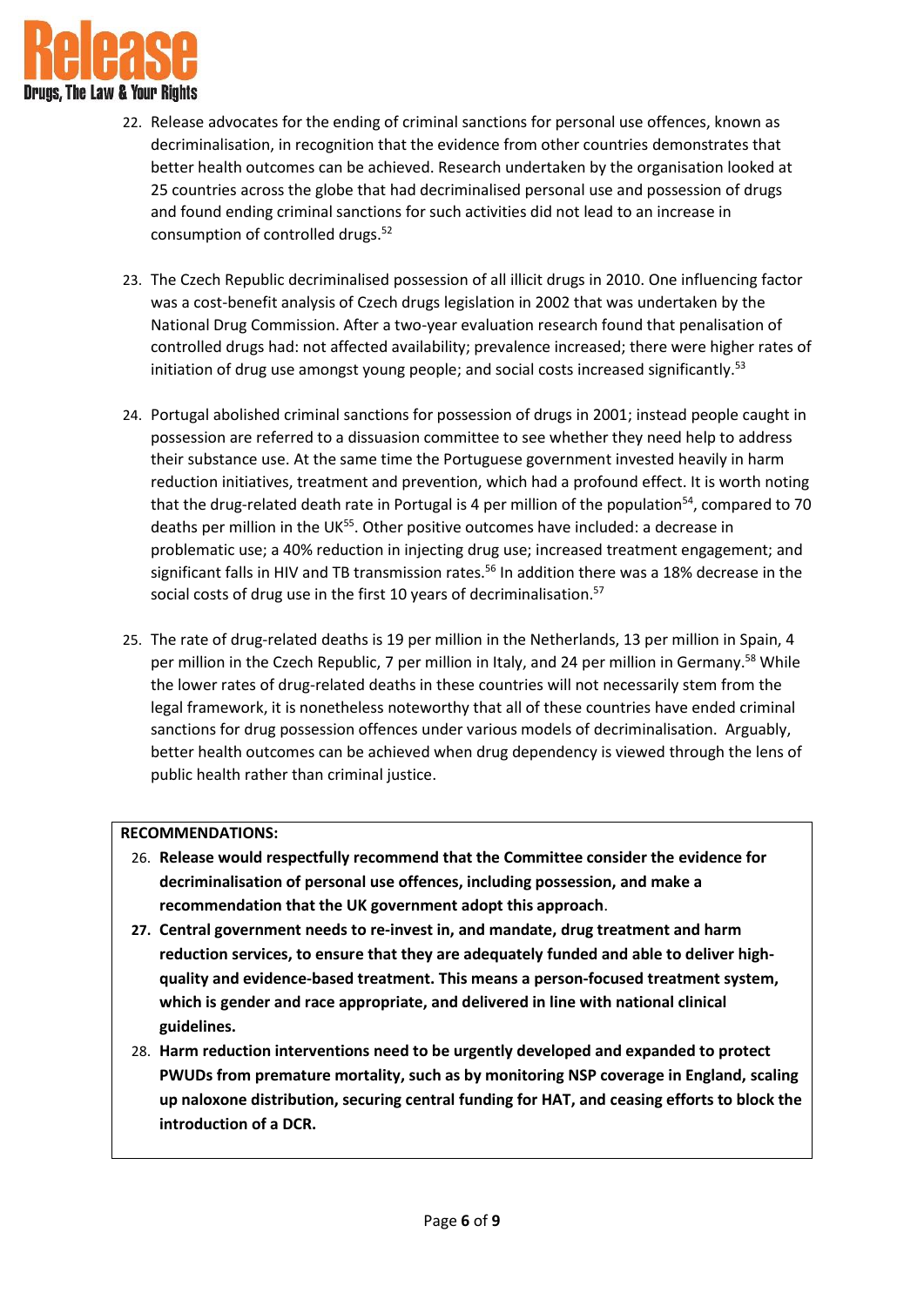

1

For more information, contact Release:

\_\_\_\_\_\_\_\_\_\_\_\_\_\_\_\_\_\_\_\_\_\_\_\_\_

Niamh Eastwood (Executive Director): 020 7324 2980 | niamh@release.org.uk

Zoe Carre (Policy Researcher): 020 7324 2997 | [zoe@release.org.uk](mailto:zoe@release.org.uk) 

<sup>1</sup> Office for National Statistics (ONS) (2018) *[Deaths related to drug poisoning in England and Wales: 2017](https://www.ons.gov.uk/peoplepopulationandcommunity/birthsdeathsandmarriages/deaths/bulletins/deathsrelatedtodrugpoisoninginenglandandwales/2017registrations)  [registrations](https://www.ons.gov.uk/peoplepopulationandcommunity/birthsdeathsandmarriages/deaths/bulletins/deathsrelatedtodrugpoisoninginenglandandwales/2017registrations)*; National Records of Scotland (NRS) (2018) *[Drug-related deaths in Scotland 2017;](https://www.nrscotland.gov.uk/files/statistics/drug-related-deaths/17/drug-related-deaths-17-pub.pdf)* Add references from Scotland, Northern Ireland Statistics and Research Agency (2018) *[Drug Related and Drug Misuse Deaths](https://www.nisra.gov.uk/publications/drug-related-and-drug-misuse-deaths-2007-2017)  [2007-2017](https://www.nisra.gov.uk/publications/drug-related-and-drug-misuse-deaths-2007-2017)*.

<sup>4</sup> United Nations Office on Drugs and Crime (UNODC) (2017) *[World Drug Report 2016](https://www.unodc.org/doc/wdr2016/WORLD_DRUG_REPORT_2016_web.pdf)*, pp. 71-2.

<sup>5</sup> British Medical Association (2013) *[Drugs of Dependence: The role of medical professionals](https://www.bma.org.uk/collective-voice/policy-and-research/public-and-population-health/illicit-drug-use/full-report)*, p. 102.

6 Fisher, H. & Measham, F. (2018) *[Night Lives: Reducing Drug-Related Harm in the Night Time Economy](http://volteface.me/app/uploads/2018/07/Night-Lives-PDF.pdf)*, p. 43.

7 Joint United Nations Programme on HIV/AIDS (2016) *[Do No Harm: Health, Human Rights and People Who](http://www.unaids.org/sites/default/files/media_asset/donoharm_en.pdf)  [Use Drugs](http://www.unaids.org/sites/default/files/media_asset/donoharm_en.pdf)*; Global Commission on Drug Policy (2017) *[The World Drug Perception Problem: Countering](http://www.globalcommissionondrugs.org/wp-content/uploads/2018/01/GCDP-Report-2017_Perceptions-ENGLISH.pdf)  Prejudices About [People Who Use Drugs](http://www.globalcommissionondrugs.org/wp-content/uploads/2018/01/GCDP-Report-2017_Perceptions-ENGLISH.pdf)*; International Network of People Who Use Drugs (2014) *[Drug User](https://www.unodc.org/documents/ungass2016/Contributions/Civil/INPUD/DUPI-Stigmatising_People_who_Use_Drugs-Web.pdf)  [Peace Initiative: Stigmatising People Who Use Drugs](https://www.unodc.org/documents/ungass2016/Contributions/Civil/INPUD/DUPI-Stigmatising_People_who_Use_Drugs-Web.pdf)*.

8 Joint United Nations Programme on HIV/AIDS (2016) Loc. cit.; UNODC (2018) *[Women and Drug: Drug use,](https://www.unodc.org/wdr2018/prelaunch/WDR18_Booklet_5_WOMEN.pdf)  [drug supply and their consequences](https://www.unodc.org/wdr2018/prelaunch/WDR18_Booklet_5_WOMEN.pdf)*, p. 22.

<sup>9</sup> UNODC (2017) Loc. cit.

<sup>13</sup> Public Health England (PHE) (2016) *[Understanding and preventing drug-related deaths: The report of a](https://assets.publishing.service.gov.uk/government/uploads/system/uploads/attachment_data/file/669308/Understanding_and_preventing_drug_related_deaths_report.pdf)  [national expert working group to investigate drug-related deaths in England](https://assets.publishing.service.gov.uk/government/uploads/system/uploads/attachment_data/file/669308/Understanding_and_preventing_drug_related_deaths_report.pdf)*; PHE (2017[\) An evidence review of](https://assets.publishing.service.gov.uk/government/uploads/system/uploads/attachment_data/file/586111/PHE_Evidence_review_of_drug_treatment_outcomes.pdf)  [the outcomes that can be expected from drug misuse treatment in England;](https://assets.publishing.service.gov.uk/government/uploads/system/uploads/attachment_data/file/586111/PHE_Evidence_review_of_drug_treatment_outcomes.pdf) ACMD (2016[\) Reducing Opioid-](https://assets.publishing.service.gov.uk/%20government/uploads/system/uploads/attachment_data/file/576560/ACMD-Drug-Related-Deaths-Report-161212.%20pdf)[Related Deaths in the UK](https://assets.publishing.service.gov.uk/%20government/uploads/system/uploads/attachment_data/file/576560/ACMD-Drug-Related-Deaths-Report-161212.%20pdf); Cornish, R., et al. (2010) 'Risk of death during and after opiate substitution treatment in primary care: prospective observational study in UK General Practice Research Database', *BMJ*, 26: 341, 5475; White, M., et al. (2015) 'Fatal opioid poisoning: a counterfactual model to estimate the preventive effect of treatment for opioid use disorder in England', *Addiction*, 1.

<sup>14</sup> Finch, D., et al. (2018) *[Taking our health for granted: Plugging the public health grant funding gap,](https://www.health.org.uk/sites/default/files/upload/publications/2018/Taking%20our%20health%20for%20granted_for%20web.pdf)* The Health Foundation.

<sup>15</sup> Drummond, C. (25 May 2017) '[Cuts to addiction services are a false economy](https://blogs.bmj.com/bmj/2017/05/25/colin-drummond-cuts-to-addiction-services-in-england-are-a-false-economy/)', *The BMJ Opinion.*

<sup>16</sup> PHE (2018) *[Alcohol and drug prevention, treatment and recovery: why invest?](https://www.gov.uk/government/publications/alcohol-and-drug-prevention-treatment-and-recovery-why-invest/alcohol-and-drug-prevention-treatment-and-recovery-why-invest)*.

<sup>17</sup> HM Government (2017) *[Drug Strategy 2017.](https://assets.publishing.service.gov.uk/government/uploads/system/uploads/attachment_data/file/628148/Drug_strategy_2017.PDF)* 

 $21$  Strang, J., et al. (2010) 'Impact of supervision of methadone consumption on deaths related to methadone overdose (1993-2008): analyses using OD4 index in England and Scotland', *British Medical Journal*, 341: 4851. <sup>22</sup> ACMD (2016) Loc. cit.; Cousins, G., et al. (2016) 'Risk of mortality on and off methadone substitution treatment in primary care: a national cohort study', *Addiction*, 111:1, 73–82; Holland, R., et al. (2014) 'Treatment retention, drug use and social functioning outcomes in those receiving 3 months versus 1 month of

supervised opioid maintenance treatment. Results from the Super C randomized controlled trial', *Addiction*, 109:4, 596–607.

<sup>23</sup> Saulle, R., et al. (2017) 'Supervised dosing with a long-acting opioid medication in the management of opioid dependence', *Cochrane Database of Systematic Reviews,* 4.

<sup>24</sup> Carre, Z. & Ali, A. (2019) *[Finding a Needle in a Haystack: Take-Home Naloxone in England 2017/18](https://www.release.org.uk/sites/default/files/pdf/publications/Finding%20a%20Needle%20in%20a%20Haystack_0.pdf)*, Release. <sup>25</sup> ONS (2018) Loc. cit.

<sup>26</sup> Home Office (2016) *[Modern Crime Prevention Strategy](https://www.gov.uk/government/publications/modern-crime-prevention-strategy)*.

 $2$  ONS (2018) Loc. cit.

<sup>3</sup> NRS (2018) Loc. cit.

<sup>10</sup> Advisory Council on the Misuse of Drugs (ACMD) (2018) *[What are the risk factors that make people](https://assets.publishing.service.gov.uk/government/uploads/system/uploads/attachment_data/file/761123/Vulnerability_and_Drug_Use_Report_04_Dec_.pdf)  [susceptible to substance use problems and harm?](https://assets.publishing.service.gov.uk/government/uploads/system/uploads/attachment_data/file/761123/Vulnerability_and_Drug_Use_Report_04_Dec_.pdf)*.

 $11$  Ibid.

 $12$  Ibid.

<sup>18</sup> ACMD (2016) Loc. cit.

 $19$  Ibid.

<sup>&</sup>lt;sup>20</sup> Clinical Guidelines on Drug Misuse and Dependence Update 2017 Independent Expert Working Group (2017) *[Drug misuse and dependence: UK guidelines on clinical management](https://assets.publishing.service.gov.uk/government/uploads/system/uploads/attachment_data/file/673978/clinical_guidelines_2017.pdf)*, London: Department of Health.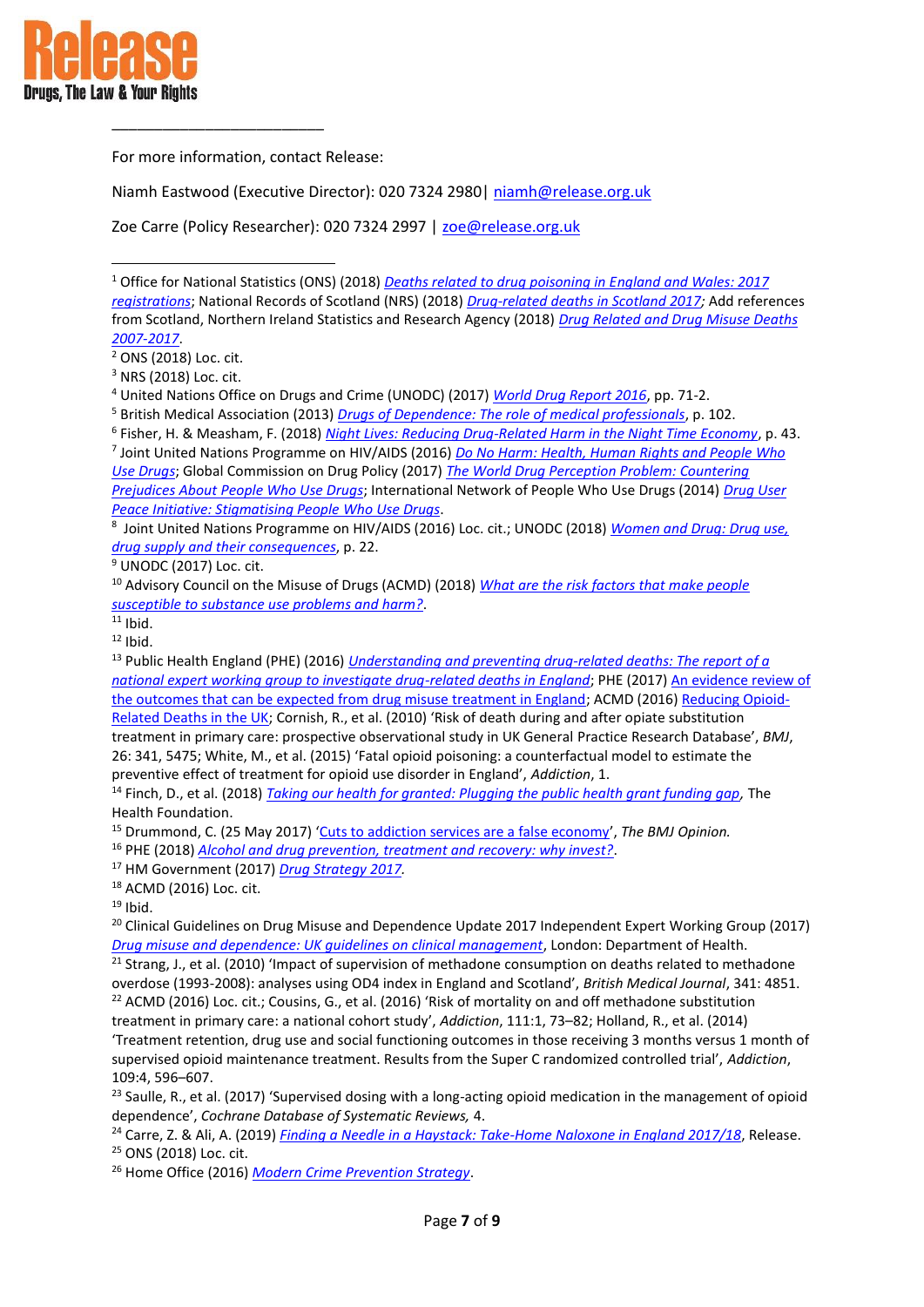

1

<sup>27</sup> Select Committee on Home Affairs, ['The Government's Drugs Policy: Is it working?',](https://publications.parliament.uk/pa/cm200102/cmselect/cmhaff/318/31809.htm#note167) *Third Report.* 

<sup>28</sup> Ferri M, et al. (2011) 'Heroin maintenance for chronic heroin dependents', *Cochrane Database of Systematic Reviews*, 3; Strang J, et al. (2015) 'Heroin on trial: systematic review and meta-analysis of randomised trials of diamorphine-prescribing as treatment for refractory heroin addiction', *The British Journal of Psychiatry*, 207:1, 5–14; Strang J, et al. (2012) *[New heroin-assisted treatment,](http://www.emcdda.europa.eu/system/files/publications/690/Heroin_Insight_335259.pdf)* EMCDDA Insights.

<sup>29</sup> ACMD (2016) Loc. cit.

<sup>30</sup> Sweeney, S., et al. (2019) 'Evaluating the cost-effectiveness of existing needle and syringe programmes in preventing hepatitis C transmission in people who inject drugs', *Addiction,* 114:3, 560-570.

<sup>31</sup> Hunt, N. (2010) 'A review of the evidence-[base for harm reduction approaches to drug use'](https://www.hri.global/files/2010/05/31/HIVTop50Documents11.pdf), *Forward Thinking on Drugs: A Release Initiative*; Ritter, A. & Cameron, J. (2006) 'A review of the efficacy and effectiveness of harm reduction strategies for alcohol, tobacco and illicit drugs', *Drug Alcohol Rev*, 25:6, 611- 624.

<sup>32</sup> European Monitoring Centre on Drugs and Drug Addiction (EMCDDA) (2018) *[Drug consumption rooms: an](http://www.emcdda.europa.eu/system/files/publications/2734/POD_Drug%20consumption%20rooms.pdf)  [overview of provision and evidence,](http://www.emcdda.europa.eu/system/files/publications/2734/POD_Drug%20consumption%20rooms.pdf)* Perspectives on Drugs; Hunt, N. (2010) Loc. cit.; Potier, C., et al. (2014) 'Supervised injection services: What has eben demonstrated? A systematic literature review', *Drug and Alcohol Dependence,* 145, 48-68.

<sup>33</sup> NHS Greater Glasgow and Clyde (2018) *[Taking Away the Chaos: The health needs of people who inject drugs](https://www.nhsggc.org.uk/media/238302/nhsggc_health_needs_drug_injectors_full.pdf)  [in public places in Glasgow city centre](https://www.nhsggc.org.uk/media/238302/nhsggc_health_needs_drug_injectors_full.pdf)*.

<sup>34</sup> [HC Deb 7 March 2019 c 187139](https://www.parliament.uk/business/publications/written-questions-answers-statements/written-question/Commons/2018-11-01/187139/)

<sup>35</sup> [HC Deb 06 July 2018 vol 644 c677](https://hansard.parliament.uk/commons/2018-07-06/debates/E0DEEB30-1E43-44C7-AFF6-108381E254F4/MusicFestivalsDrugSafetyTesting)

<sup>36</sup> Crown Prosecution Service (2019) *[Legal Guidance: Drug Offences.](https://www.cps.gov.uk/legal-guidance/drug-offences)*

<sup>37</sup> ACMD (2017) *[Commissioning impact on drug treatment.](https://assets.publishing.service.gov.uk/government/uploads/system/uploads/attachment_data/file/642811/Final_Commissioning_report_5.15_6th_Sept.pdf)* 

<sup>38</sup> Medley, B. (2018) *[Expecting better: Improving Health and Rights for Women Who Use Drugs](https://www.opensocietyfoundations.org/sites/default/files/expecting-better-improving-health-and-rights-for-pregnant-women-who-use-drugs-20181016.pdf)*, Open Society Foundations; UNODC (2016) *[Addressing the specific needs of women who inject drugs: Practical guide for](https://www.unodc.org/documents/hiv-aids/2016/Addressing_the_specific_needs_of_women_who_inject_drugs_Practical_guide_for_service_providers_on_gender-responsive_HIV_services.pdf)  [service providers on gender-responsive HIV services](https://www.unodc.org/documents/hiv-aids/2016/Addressing_the_specific_needs_of_women_who_inject_drugs_Practical_guide_for_service_providers_on_gender-responsive_HIV_services.pdf)*; The Global Network of Sex Work Projects & The

International Network of People who Use Drugs (2015) *[Experiences, perspectives, needs and rights: ensuring a](https://www.nswp.org/sites/nswp.org/files/Joint%20Briefing%20Paper%20Sex%20Workers%20Who%20Use%20Drugs%2C%20NSWP%20INPUD%20-%20October%202015.pdf)  [joint approach,](https://www.nswp.org/sites/nswp.org/files/Joint%20Briefing%20Paper%20Sex%20Workers%20Who%20Use%20Drugs%2C%20NSWP%20INPUD%20-%20October%202015.pdf)* Briefing Paper: Sex Workers Who Use Drugs; Pinkham, S., et al. (2012) *[Developing Effective](https://www.hri.global/files/2012/09/04/Chapter_3.1_women_.pdf)  [Harm Reduction Services for Women who Inject Drugs](https://www.hri.global/files/2012/09/04/Chapter_3.1_women_.pdf)*.

Sangster, D., et al. (2002) *Delivering drugs services to Black and minority communities*, Home Office Drugs Strategy Directorate.

<sup>39</sup> Holly, J. (2017) *[Mapping the Maze: Services for women experiencing multiple disadvantage in England and](https://avaproject.org.uk/wp/wp-content/uploads/2017/09/Mapping-the-Maze-final-report-forpublication.pdf)  [Wales](https://avaproject.org.uk/wp/wp-content/uploads/2017/09/Mapping-the-Maze-final-report-forpublication.pdf)*, Agenda & Against Violence and Abuse (AVA).

<sup>40</sup> Stevens, A. (2019) 'Is policy 'liberalization' associated with higher odds of adolescent cannabis use? A reanalysis of data from 38 countries', *International Journal of Drug Policy,* 66, 94-99.

<sup>41</sup> Eastwood, N., et al. (2016) *[A Quiet Revolution: Drug decriminalisation across the globe](https://www.release.org.uk/sites/default/files/pdf/publications/A%20Quiet%20Revolution%20-%20Decriminalisation%20Across%20the%20Globe.pdf)*, Release.

<sup>42</sup> Home Office (2014) *[Drugs: International Comparators,](https://assets.publishing.service.gov.uk/government/uploads/system/uploads/attachment_data/file/368489/DrugsInternationalComparators.pdf)* p. 47.

<sup>43</sup> HM Government (2017) *[An Evaluation of the Government's Drug Strategy 2010](https://assets.publishing.service.gov.uk/government/uploads/system/uploads/attachment_data/file/628100/Drug_Strategy_Evaluation.PDF)*, p. 76.

<sup>44</sup> Ibid.

<sup>45</sup> Finch, D., et al. (2018) *[Taking our health for granted: Plugging the public health grant funding gap,](https://www.health.org.uk/sites/default/files/upload/publications/2018/Taking%20our%20health%20for%20granted_for%20web.pdf)* The Health Foundation.

<sup>46</sup> HM Government (2017) Loc. cit.

 $47$  Benfer, I., et al. (2018) 'The impact of drug policy liberalisation on willingness to seek help for problem drug use: A comparison of 20 countries', *International Journal of Drug Policy,* 56, 162-175.

<sup>48</sup> UNAIDS, UNHCHR, Unicef, WFP, UNDP, UNFPA, UN Women, ILO, UNESCO, WHO, OHCHR & IOM (2017) *[Joint](http://www.unaids.org/sites/default/files/media_asset/ending-discrimination-healthcare-settings_en.pdf)  [United Nations Statement on Ending Discrimination in Healthcare Settings](http://www.unaids.org/sites/default/files/media_asset/ending-discrimination-healthcare-settings_en.pdf)*, United Nations.

<sup>49</sup> Luckwell, J. (2017) *Drug Education Programme Pilot: Evaluation Report,* Avon and Somerset Constabulary, p. 4- 5 (provided by Avon and Somerset police by email 15 March 2018).

<sup>50</sup> Durham Constabulary & Durham Police and Crime Commissioner (2017) *Checkpoint: An Innovative Programme to Navigate People Away from the Cycle of Reoffending: Implementation Phase Findings,* Durham PCC (provided by Durham PCC via email on 16 March 2018).

<sup>51</sup> ACMD (2017) Loc. cit.

<sup>52</sup> Eastwood, N., et. al. (2012) Loc. cit.

<sup>53</sup> Eastwood, N., et. al. (2012) Loc. cit.; Zabransky, T., et. al. (2001) *[Impact Analysis Project of New Drugs](http://www.druglawreform.info/images/stories/documents/Czech_evaluation_2001_PAD_en.pdf)  [Legislation](http://www.druglawreform.info/images/stories/documents/Czech_evaluation_2001_PAD_en.pdf)*

*[Summary Final Report,](http://www.druglawreform.info/images/stories/documents/Czech_evaluation_2001_PAD_en.pdf)* Secretariat of the National Drug Commission Office of the Czech Government; Ceste, J., *A Balancing Act: Policymaking on Illicit Drugs in the Czech Republic*, p. 22.

<sup>54</sup> EMCDDA (2018a) *[Portugal Drug Report 2018](http://www.emcdda.europa.eu/system/files/publications/8890/portugal-cdr-2018.pdf)*.